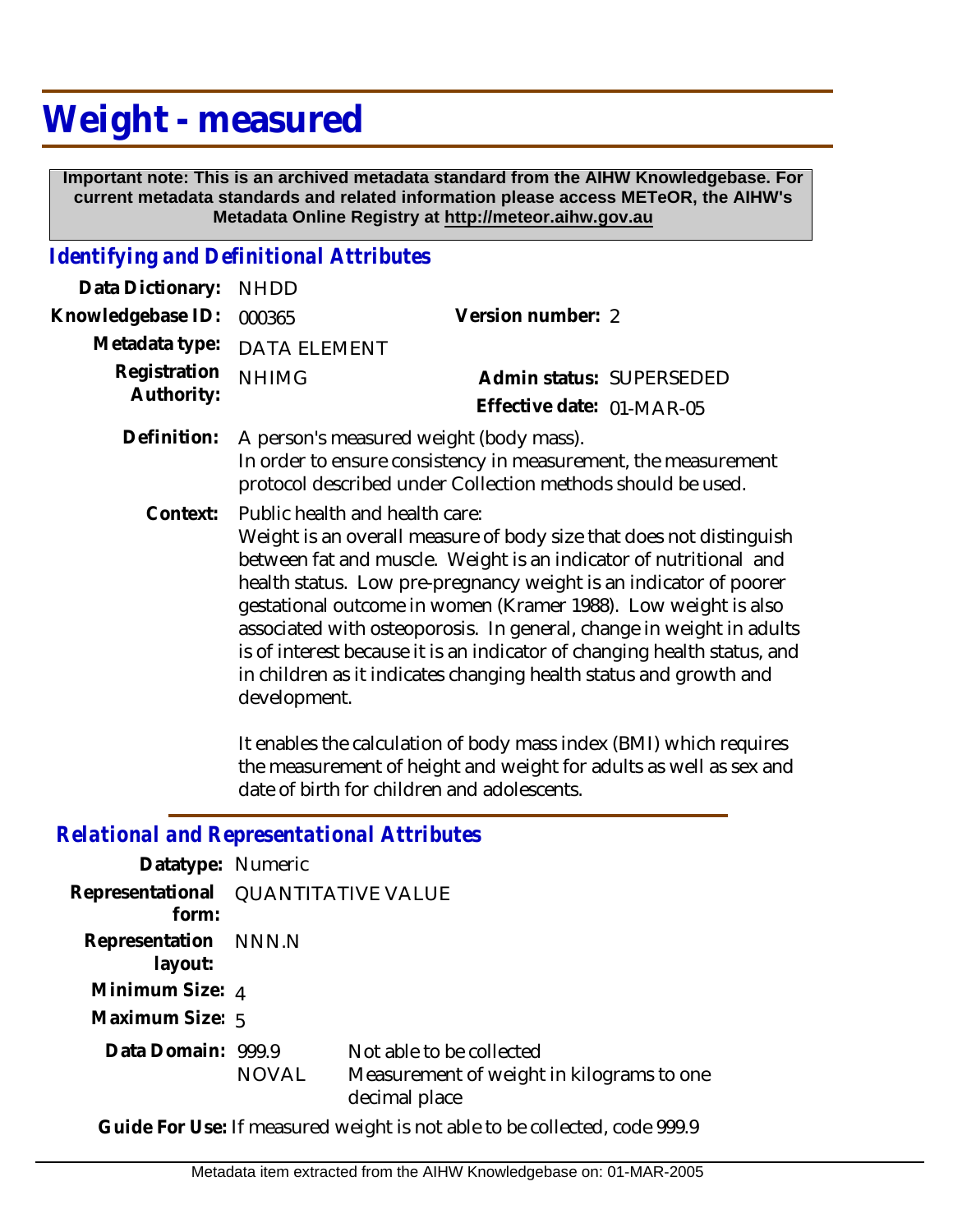Collection Methods: The collection of anthropometric measurements, particularly in those who are overweight or obese or who are concerned about their weight, should be performed with great sensitivity and without drawing attention to an individual's weight.

Measurement protocol:

Weight: measured is a continuous variable measured to the nearest 0.1 kg.

Equipment used should be described and reported. Scales should have a resolution of at least 0.1kg and should have the capacity to weigh up to at least 200 kg. Measurement intervals and labels should be clearly readable under all conditions of use of the instrument. Scales should be capable of being calibrated across the entire range of measurements. Precision error should be no more than 0.1kg. Scales should be calibrated on each day of use. Manufacturers' guidelines should be followed with regard to the transportation of the scales.

Adults and children who can stand:

The subject stands over the centre of the weighing instrument, with the body weight evenly distributed between both feet.

Heavy jewellery should be removed and pockets emptied. Light indoor clothing can be worn, excluding shoes, belts, and sweater. Any variations from light indoor clothing (e.g. heavy clothing, such as kaftans or coats worn because of cultural practices) should be noted on the data collection form.

Adjustments for non-standard clothing (i.e. other than light indoor clothing) should only be made in the data checking/cleaning stage prior to data analysis.

If the subject has had one or more limbs amputated, record this on the data collection form and weigh them as they are.

If they are wearing an artificial limb, record this on the data collection form but do not ask them to remove it. Similarly, if they are not wearing the limb, record this but do not ask them to put it on.

The measurement is recorded to the nearest 0.1 kg. If the scales do not have a digital readout, take a repeat measurement. If the two measurements disagree by more than 0.5 kg, then take a third measurement. All raw measurements should be recorded on the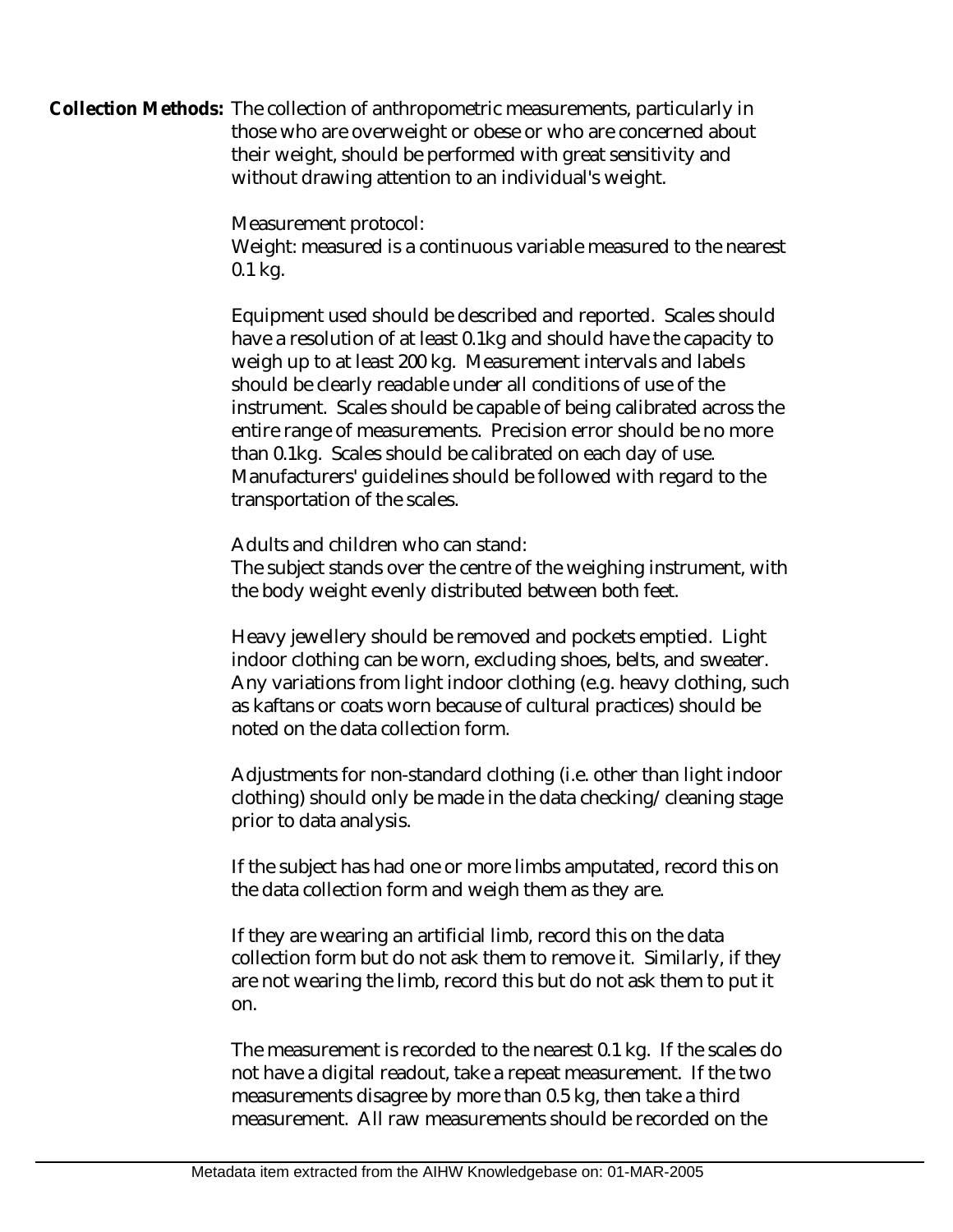data collection form. If practical, it is preferable to enter the raw data into the database as this enables intra-observer and, where relevant, inter-observer errors to be assessed. The subject's measured weight is subsequently calculated as the mean of the two observations, or the mean of the two closest measurements if a third is taken, and recorded on the form. If only a mean value is entered into the database then the data collection forms should be retained.

It may be necessary to round the mean value to the nearest 0.1 kg. If so, rounding should be to the nearest even digit to reduce systematic over reporting (Armitage and Berry 1994). For example, a mean value of 72.25 kg would be rounded to 72.2 kg, while a mean value of 72.35 kg would be rounded to 72.4 kg.

## Infants:

Birth weight and gender should be recorded with gestational age. During infancy a levelled pan scale with a bean and movable weights or digital scales capable of measuring to two decimal places of a kilogram are acceptable. Birth weight should be determined within 12 hours of birth. The infant, with or without a nappy or diaper is placed on the scales so that the weight is distributed equally about the centre of the pan. When the infant is lying or suspended quietly, weight is recorded to the nearest 10 grams. If the nappy or diaper is worn, its weight is subtracted from the observed weight ie reference data for infants are based on nude weights.

Validation and quality control measures:

If practical, equipment should be checked daily using one or more objects of known weight in the range to be measured. It is recommended that the scale be calibrated at the extremes and in the mid range of the expected weight of the population being studied.

Within- and, if relevant, between-observer variability should be reported. They can be assessed by the same (within -) or different (between-) observers repeating the measurement of weight, on the same subjects, under standard conditions after a short time interval. The standard deviation of replicate measurements (technical error of measurement) between observers should not exceed 0.5 kg and be less than 0.5 kg within observers.

Extreme values at the lower and upper end of the distribution of measured height should be checked both during data collection and after data entry. Individuals should not be excluded on the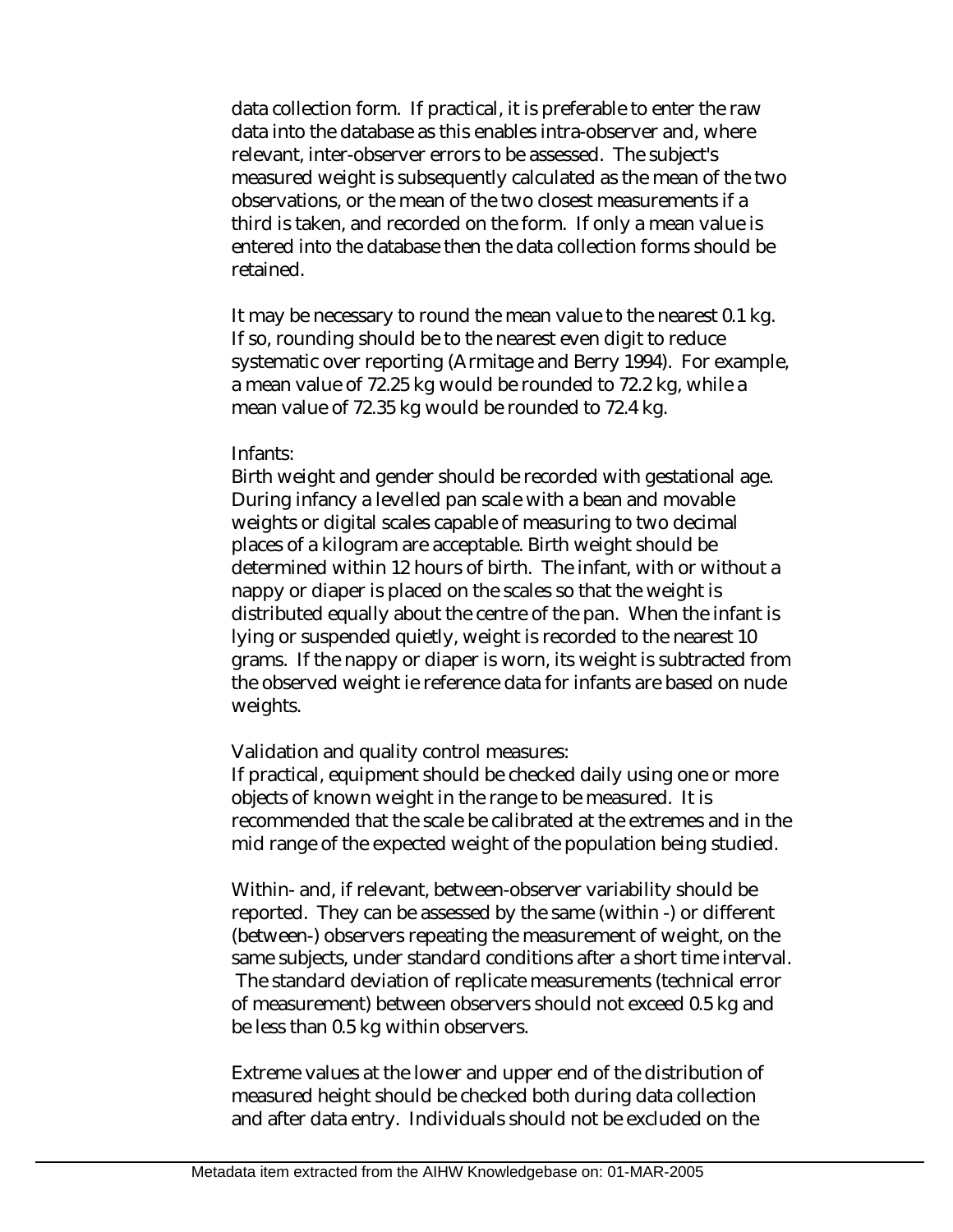basis of true biological difference.

Last digit preference, and preference or avoidance of certain values, should be analysed in the total sample and (if relevant) by observer, survey site and over time if the survey period is long.

Related metadata: supersedes previous data element Adult weight - measured version

is used in conjunction with Creatinine serum - measured version 1 is used in the calculation of Body mass index version 2

## *Administrative Attributes*

1

Source Document: The measurement protocol described below is that recommended by the World Health Organization (WHO Expert Committee 1995).

**Source Organisation:** World Health Organization (see comments)

Comments: This data element applies to persons of all ages . It is recommended for use in population surveys and health care settings.

It is recommended that in population surveys, sociodemographic data including ethnicity should be collected, as well as other risk factors including physiological status (e.g. pregnancy), physical activity, smoking and alcohol consumption. Summary statistics may need to be adjusted for these variables.

National health data elements currently exist for Sex, Date of birth, Country of birth, Indigenous status and smoking. Data elements are being developed for physical activity. Presentation of data:

Means and 95% confidence intervals, medians and centiles should be reported to one decimal place. Where the sample permits, population estimates should be presented by sex and 5-year age groups. However 5-year age groups are not generally suitable for children and adolescents. Estimates based on sample surveys may need to take into account sampling weights.

For consistency with conventional practice, and for current comparability with international data sets, recommended centiles are 5, 10, 15, 25, 50, 75, 85, 90 and 95. To estimate the 5th and 95th centiles, a sample size of at least 200 is recommended for each group for which the centiles are being specified.

For some reporting purposes, it may be desirable to present weight data in categories. It is recommended that 5 kg groupings are used for this purpose. Weight data should not be rounded before categorisation. The following categories may be appropriate for describing the weights of Australian men, women, children and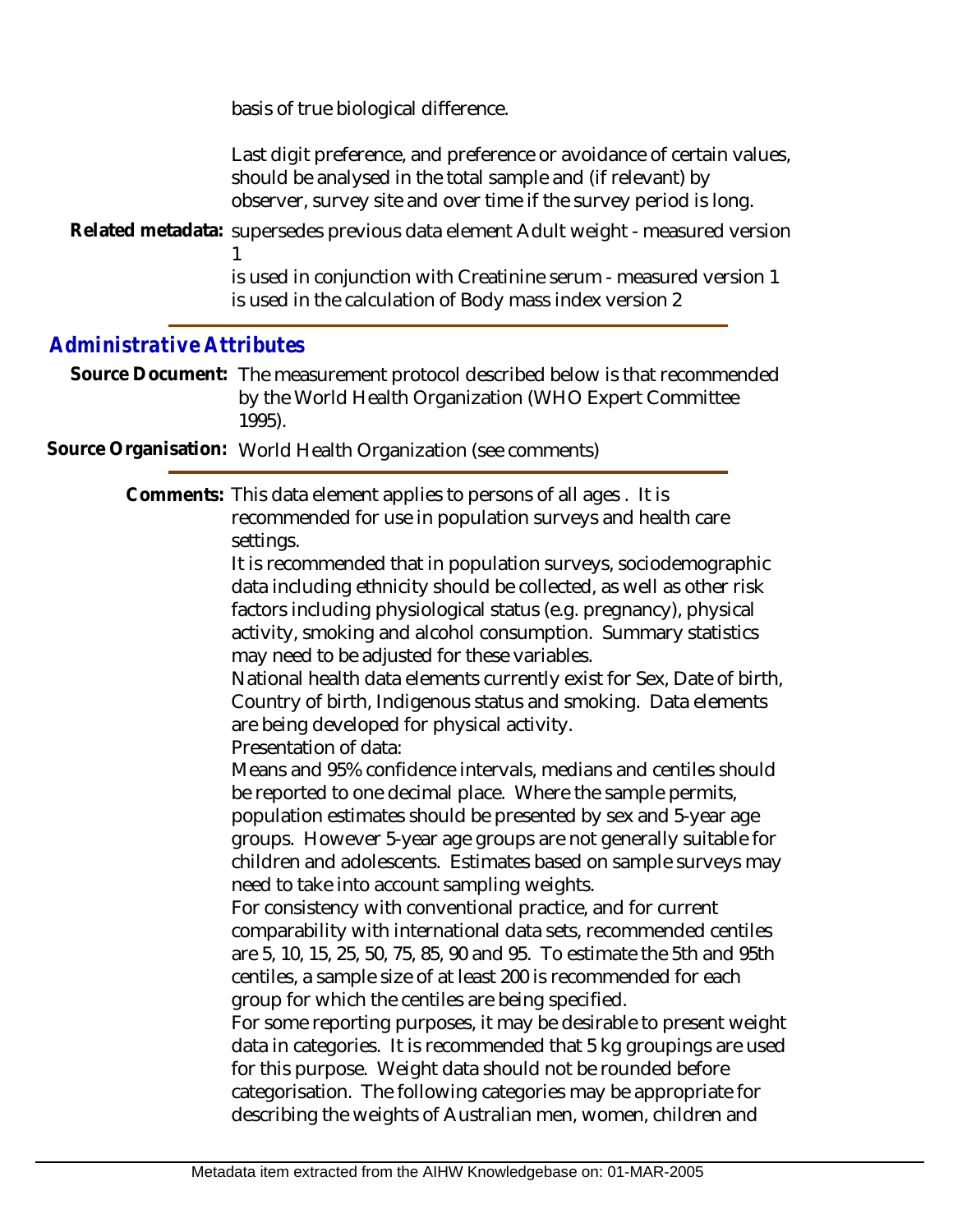adolescents, although the range will depend on the population.

Wt < 10 kg

10 kg =  $Wt$  <15 kg

15 kg =  $Wt < 20$  kg

... in 5 kg categories

135 kg = Wt < 140 kg  $Wt = 140$  kg

Source organisation:

WHO and the consortium to develop standard methods for the collection and collation of anthropometric data in children as part of the National Food and Nutrition Monitoring and Surveillance Project, funded by the Commonwealth Department of Health and Ageing.

NDSS Diabetes (clinical):

Following Principles of Care and Guidelines for the Clinical Management of Diabetes Mellitus, BMI should be below 27 kg/m 2 for men and women. For adults who suffer from diabetes, the recommendation is to measure weight and calculate BMI on the initial visit and then measure weight every 3 months. If the patient is on a weight reduction program, weight is to be measured more frequently.

Strong evidence exists that weight loss reduces blood pressure in both overweight hypertensive and non-hypertensive individuals; reduces serum triglycerides and increases high-density lipoprotein (HDL)-cholesterol; and generally produces some reduction in total serum cholesterol and low-density lipoprotein (LDL)-cholesterol. The risk of developing diabetes rises continuously with increasing obesity (DHAC & AIHW 1999:13). An increased central distribution of body fat (when fatness is concentrated in the abdomen) also appears to be associated more often with Type 2 diabetes (Bishop et al. 1998:430-1).

Weight loss reduces blood glucose levels in overweight and obese persons with and without diabetes; and weight loss also reduces blood glucose levels and HbA1c in some patients with type 2 diabetes. Although there have been no prospective trials to show changes in mortality with weight loss in obese patients, reductions in risk factors would suggest that development of type 2 diabetes and CVD would be reduced with weight loss. References:

Clinical Guidelines on the Identification, Evaluation and Treatment of Overweight and Obesity in Adults (US National Heart, Lung and Blood Institute (NHLBI) in cooperation with the National Institute of Diabetes and Digestive and Kidney Diseases). Chronic Diseases and Associated Risk Factors in Australia 2001 (AIHW).